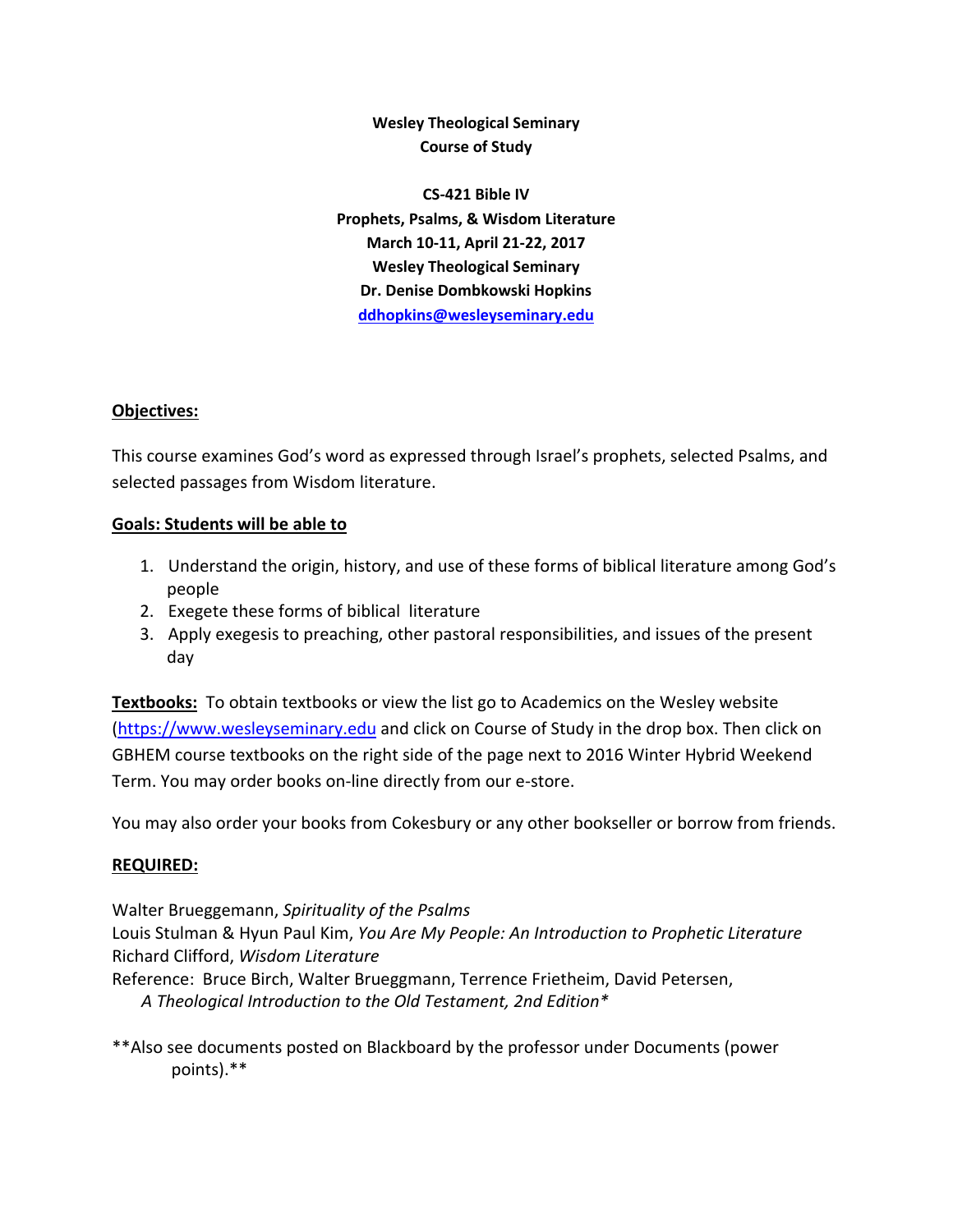## **Assigned Reading:**

It is expected that you will have completed all of the assigned reading before the first day of class in order to complete your pre‐class assignments.

### **Pre‐Class Assignment Instructions:**

- Please type your papers, double-spaced, 12 font, Times New Roman.
- **Be sure to refer to all textbooks and reference books** in your answers.
- Don't use footnotes when you quote but simply give the author and page number in parentheses after the quote, e.g. (Clifford, 49).
- Pay attention to page limits; I will stop reading once I've reached the posted limit.
- Essay will be marked down 5 points for each day that it is late (unless you have permission from me for an extension).
- Please submit your essay to Blackboard. To submit, click on Assignments in the categories box on the left of the page, then under PreClass 1 click on the underlined PreClass1, click on Browse your computer, attach your document, then click Submit at the bottom right corner of the page.
- Put your name on your submission, either on top of the first page or in a header (Mac users). Please use numbers and letters only in your doc names; number signs or symbols will prevent me from opening your document.
- Put your name in the file name of your document. Points off for not following directions.
- **Answer all questions in a single document instead of separate files for each question.** Please number each question.
- I will only accept .docx, .doc, or .rtf formats. -----------------------------------------------------------------------------------------------------------

## **Due March 10, 2017: posted to Blackboard under Assignments**

Your assignment for this first segment:

## **Read:**

- *You Are My People: An Introduction to the Prophets* by Louis Stulman and Hyun Paul Kim
- *A Theological Introduction to the Old Testament,* pp. 257‐380 complete this work.

### **Paper:**

A ten‐page paper (double‐spaced, Times New Roman 12 font) is due March 11, 2017, posted Blackboard (BB) by clicking on Assignments. Paper topic: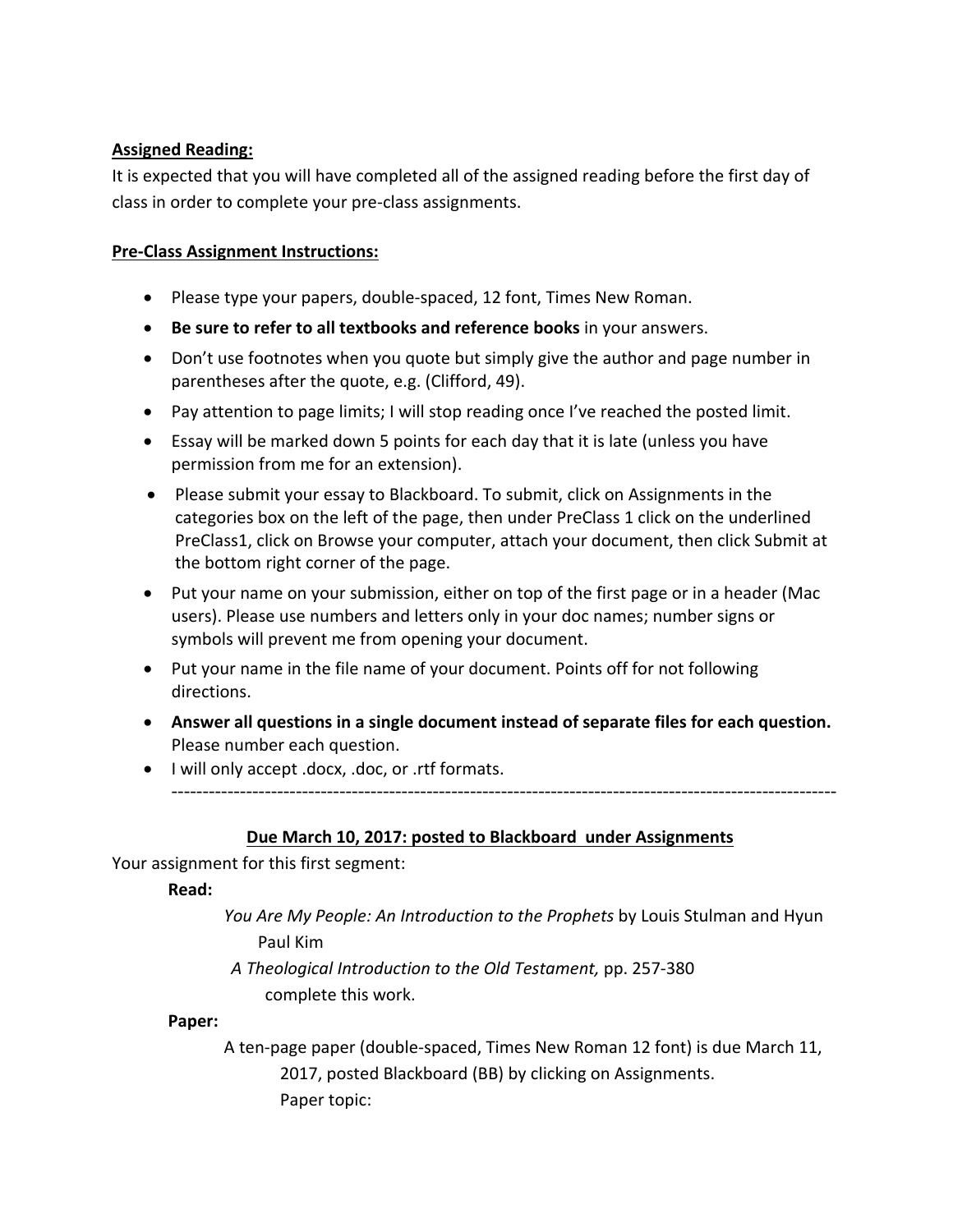- Choose 2 pre‐exilic prophets (Amos, Hosea, Micah, or Isaiah of Jerusalem [Isa 1‐39]), and 2 exilic prophets (Jeremiah, Isaiah of Babylon [Isa 40‐55], or Ezekiel).
- Summarize the main message or theme of each prophet and the historical situation each was addressing. Please be specific; cite supporting texts from each one with chapter and verse (do not write out the entire quote).
- **Be sure to reference the required readings in your answer**.
- Suggest one way in which each of the 4 prophets you have chosen addresses us today and why we need to hear what each has to say.

### **April 21, 2017**

### **Read:**

*Spirituality of the Psalms* by Walter Brueggemann *Wisdom Literature* by Richard Clifford

### **Paper:**

A ten‐page paper (double‐spaced, Times New Roman 12 font) is due April 21, posted on Blackboard under Assignments.

Answer the following questions:

- Use Psalm 13 to illustrate the typical lament structure, that is, talk about the parts of a psalm lament. Do you feel that laments can be useful in your ministry? Why or why not?
- The Book of Job gives varied answers to the question about innocent human suffering. What are they? Cite passages from Job to support your answer (do not reproduce whole textual quotes but do indicate chapter and verse numbers). What is Job's reaction to what his friends and God tell him? How does Gutierrez (article on Blackboard) explain the book of Job? What do you think is the central message of the book of Job?

## **Course Outline:**

March: The Prophets: Disaster and Deliverance April: Psalms and Wisdom Literature

## **Grading:**

The instructor assumes that everyone in the class is capable of the work required to receive a "B" grade for each assignment. The following interpretations of the meaning of each grade have been developed to help class members review their work to identify strengths and problems.

A "B" means that the basic elements of the assignment have been faithfully included, the argument is internally coherent, and clearly articulated.

A "B+" means the assignment is also well crafted.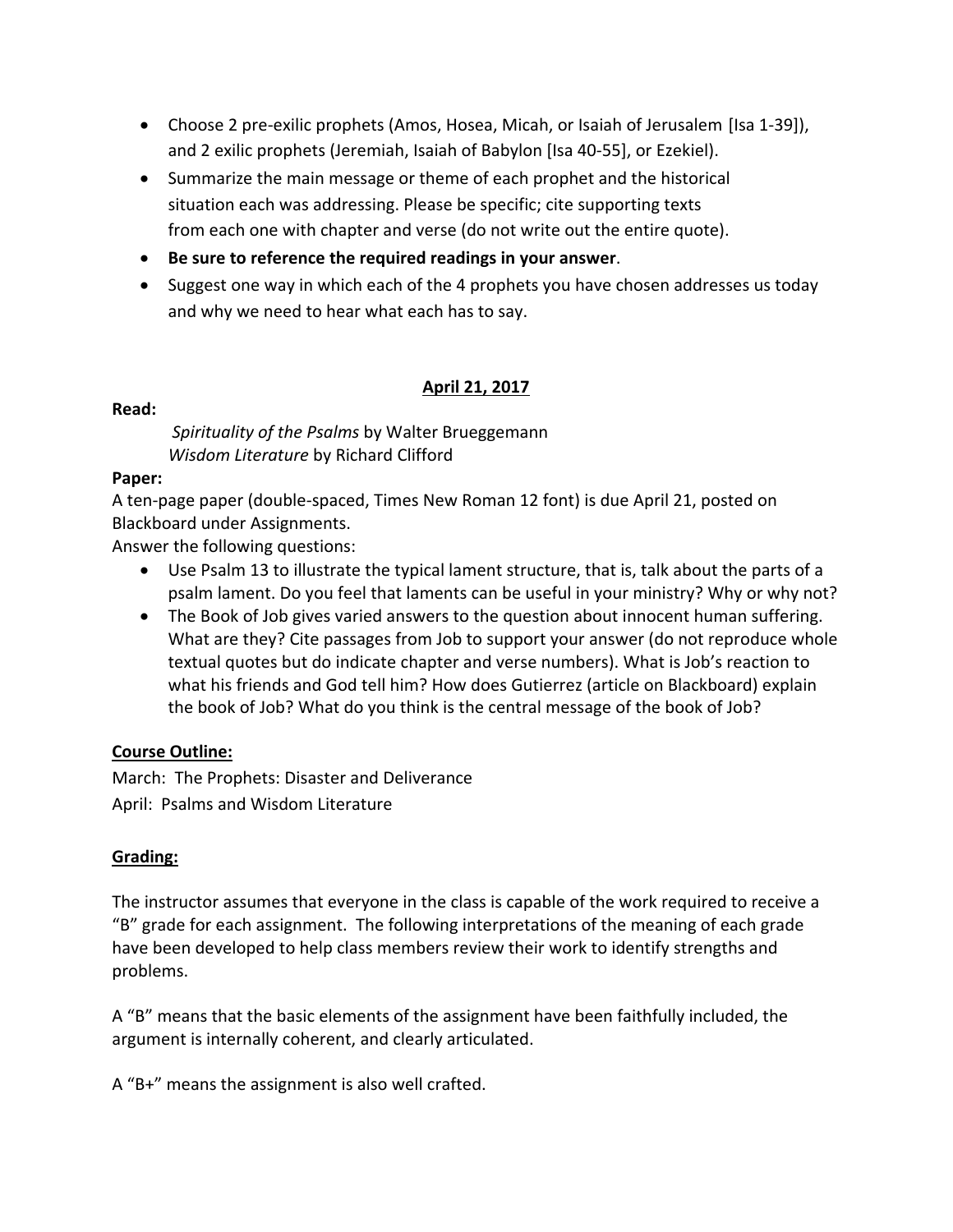An "A-" means that the assignment is not only well crafted, but it also probes the issues with considerable insight.

An "A" means the assignment is well crafted, reveals considerable insight, and moves beyond the range of the student's prior knowledge to begin to construct new perspectives and meanings for the subject. In other words, it shows the student's imagination at work; it has a creative edge.

A "C+" means that the assignment lacks clarity or focus, tends to reveal more the writer's opinions than the results of the writer's analysis, and lacks reflective insight into the issues being discussed.

A "C" means that the assignment does not move beyond the reporting of information from readings and/or class discussions to engaging them with issues being discussed; it may indicate inappropriate or misuse of data and readings.

A "C‐" means that despite some moments of focused discussion and insight, major gaps exist in the development of the argument or discussion.

A "D" means the individual needs to see me.

An "F" means the individual needs to see me immediately.

Grades will be reduced a step (e.g. from B to a B-) for assignments handed in after the start of **class,** and a full letter grade for any assignments 24 hours past due. Assignments over 48 hours past due will be lowered two letter grades. We need to talk if an assignment is over 72 hours past due. Please note only two unexcused absences are allowed before grade is lowered one step.

Final course grades are mailed to the student, GBHEM in Nashville and the student's conference representative by September 30. Grades are not posted on‐line.

## **Inclusive Language**

In both oral and written contributions to the course, students are expected to be conscious of the power of language in theology. Inclusive language respects both gender and racial diversity, and students should demonstrate awareness that language about persons and God expresses values and impacts theological ideas in the details of race and gender connotations. Both gender and race are socially‐constructed categories, and changing language is part of bringing justice to theological discourse.

# **Academic Policies**